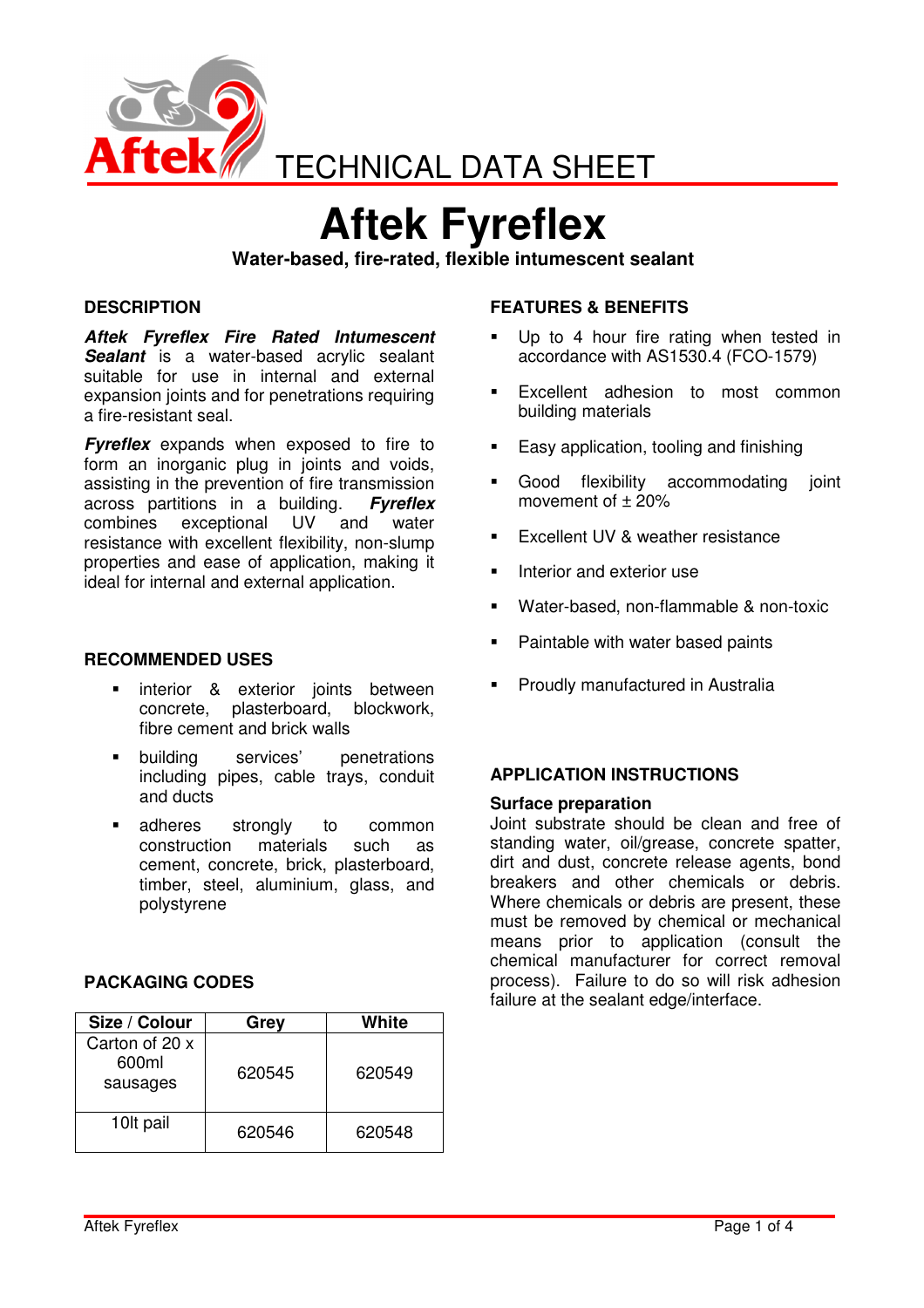

#### **Joint Dimensions and Design**

It is recommended that expansion joint sealants are installed using a 2:1 width to depth ratio to achieve maximum flexibility, except where joint widths are less than 10mm where a 1:1 ratio will suffice. Please refer to the table below for acceptable designs.

| Joint Width | Joint Depth |
|-------------|-------------|
| (mm)        | (mm)        |
| 10          | 10          |
| 20          | 10          |
| 30          | 15          |
| 40          | 20          |
|             | 25          |

Joints must be designed such that adhesion of the sealant occurs only on two sides of the joint – three way bonding must be avoided. Where **Fyreflex** bonds to three different surfaces, it becomes susceptible to tearing under movement of the substrates.

#### **Priming**

Where the substrate is highly porous, such as blockwork and concrete, surfaces should be primed prior to application to avoid excessive moisture loss and subsequent weakness in the sealant.

Contact RLA Group for advice on a suitable acrylic sealer to apply over all high porosity substrates.

# **Application**

For best results, **Fyreflex** should be applied at temperatures between 5°C and 35°C.

Cut the end of the sausage and place sausage barrel gun nozzle over the sausage's cut end. Place the sausage into the sausage barrel gun's housing and screw the nozzle head onto the housing of the barrel. For bulk product (10lt pails), use a bulk barrel gun.

## **Application Continued**

Install suitably sized backing rod to fit the joint width to be sealed/caulked. Gun **Fyreflex** into the joint space, facing the gun tip forward to ensure complete filling of the joint such that no voids are present which would weaken the strength of the joint. Finish tooling the joint within 15 minutes and wipe up excess material with a damp cloth immediately.

Protect from water until suitably cured.

## **CLEAN UP**

Clean tools and equipment immediately after use with water. Once cured, **Fyreflex** must be removed by mechanical means.

## **CURE TIME**

Cure times can vary substantially and are dependent on weather conditions such as temperature and humidity, porosity of the substrate, and joint dimensions.

Typically, a joint will form a firm skin in  $2 - 3$ hours and take up to seven days to fully cure (dependent on joint thickness and weather conditions). Joints exceeding 10-15mm in thickness/depth may take more than seven days to cure. Cold or very humid climates will extend cure time beyond seven days.

| <b>Joint</b><br><b>Width</b> | <b>Joint</b><br><b>Depth</b> | Coverage<br>per litre | Coverage per<br>sausage<br>(600ml) |
|------------------------------|------------------------------|-----------------------|------------------------------------|
| 10mm                         | 10mm                         | 10.0m                 | 6.0 <sub>m</sub>                   |
| 20mm                         | 10mm                         | 5.0m                  | 3.0 <sub>m</sub>                   |
| 25mm                         | 15mm                         | 2.7 <sub>m</sub>      | 1.6 <sub>m</sub>                   |
| 30mm                         | 15mm                         | 2.2 <sub>m</sub>      | 1.3 <sub>m</sub>                   |
| 40mm                         | 15mm                         | 1.7 <sub>m</sub>      | 1.0 <sub>m</sub>                   |
| 40mm                         | 20mm                         | 1.2m                  | 0.8 <sub>m</sub>                   |
| 50mm                         | 20mm                         | 1.0 <sub>m</sub>      | 0.6 <sub>m</sub>                   |
| 50mm                         | 25mm                         | 0.8 <sub>m</sub>      | 0.5 <sub>m</sub>                   |

## **COVERAGE RATES**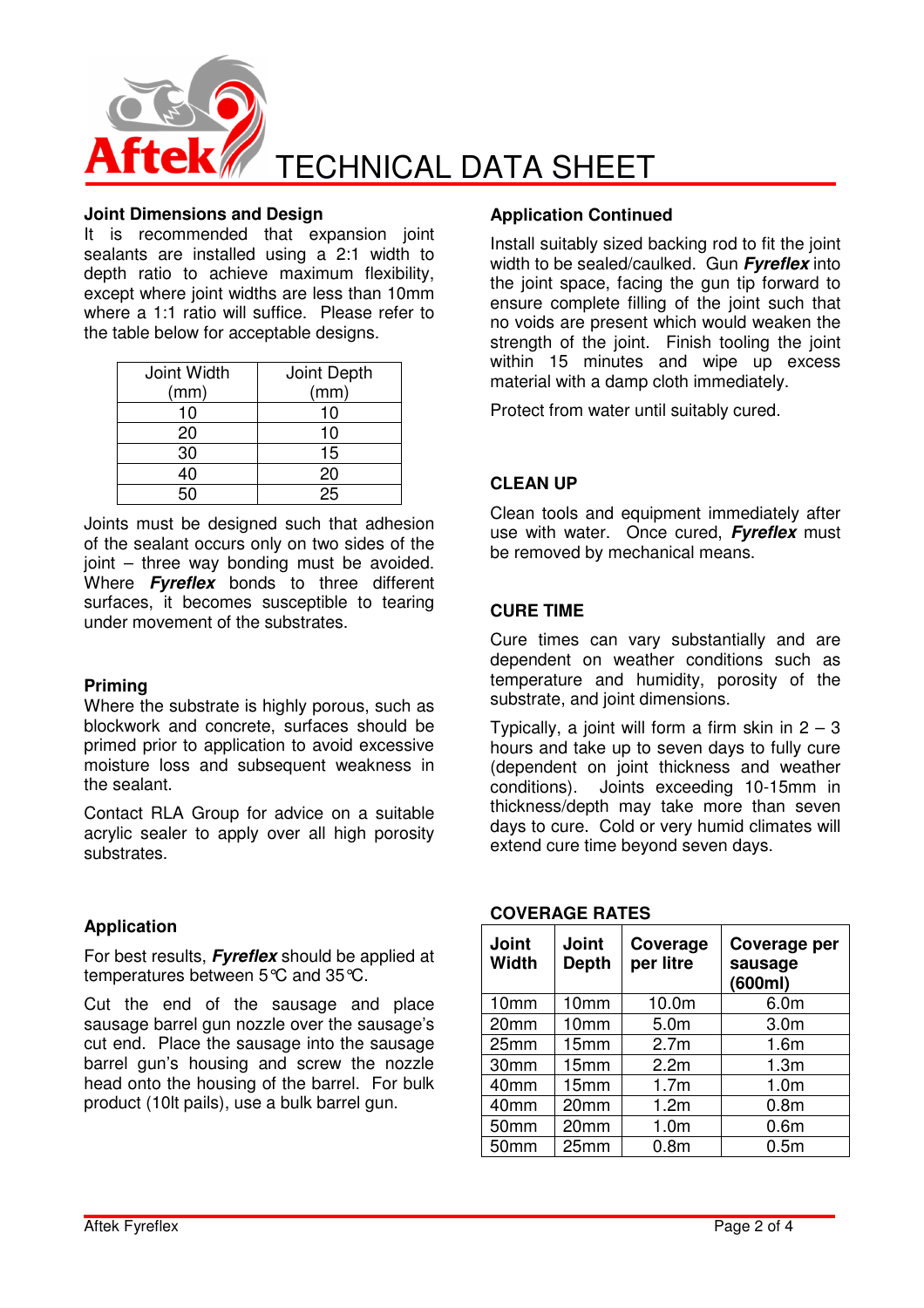

## **PAINTING**

**Fyreflex** may be painted with water based acrylic paints. It is the painting contractor's responsibility to ensure the sealant has cured sufficiently to withstand the paint application process without sustaining damage.

For optimum results, do not paint for at least 6-8 hours after application, and for best results, one week after application. Paints with similar flexibility to **Fyreflex** will result in the best appearance and performance over the longer term.

## **PRECAUTIONS**

- **Fyreflex** must be protected from water exposure for at least 24 hours after application to avoid washout and bleeding/running of the sealant.
- Do not apply **Fyreflex** when substrate temperatures are below 5°C or higher than 35°C, or substrate is exposed to direct sunlight.

DO NOT USE **Fyreflex** in the following applications:

- trafficable and loadbearing joints
- sealing coated metal panels such as Colorbond™
- use with absorbent materials such as stone, granite and limestone – staining may result
- use in water-retaining structures or in submersed conditions
- exposure to corrosive chemicals

#### **TYPICAL PROPERTIES**

| Colour                                     | <b>Concrete Matt Grey</b><br>and White available                          |
|--------------------------------------------|---------------------------------------------------------------------------|
| Viscosity                                  | $800,000 - 1.2$ million<br>cps TF/5/20 ℃                                  |
| <b>Specific Gravity</b>                    | Approx 1.53                                                               |
| Maximum Permissible<br>Joint Movement      | $+/- 20\%$                                                                |
| <b>Skin Time</b>                           | Approx 30-45<br>minutes ( $@$ 20 °C &<br>70% R.H.)                        |
| Paintable                                  | 6-8 hours (@ 20 ℃ &<br>70% R.H.) or once a<br>suitable skin has<br>formed |
| Full Cure (20mm wide<br>/ 10mm deep joint) | Approx 7 days<br>(@ 20℃ & 70% R.H.)                                       |
| Service Temperature<br>Maximum Joint Width | -10℃ to 80℃<br>50mm x 25mm                                                |

## **SAFETY DIRECTIONS**

#### **Shelf Life & Storage**

Shelf Life is at least 12 months when stored at 20°C in original sealed containers. Store material out of direct sunlight at temperatures between 5°C and 35°C. Do not freeze.

#### **Disposal**

Dispose of empty containers and residue in accordance with local waste management regulations.

#### **First Aid**

Please read the **Aftek Fyreflex** Material Safety Data Sheet prior to use, available through your Account Manager, RLA Group Customer Service (1800 242 931), or at www.aftek.com.au